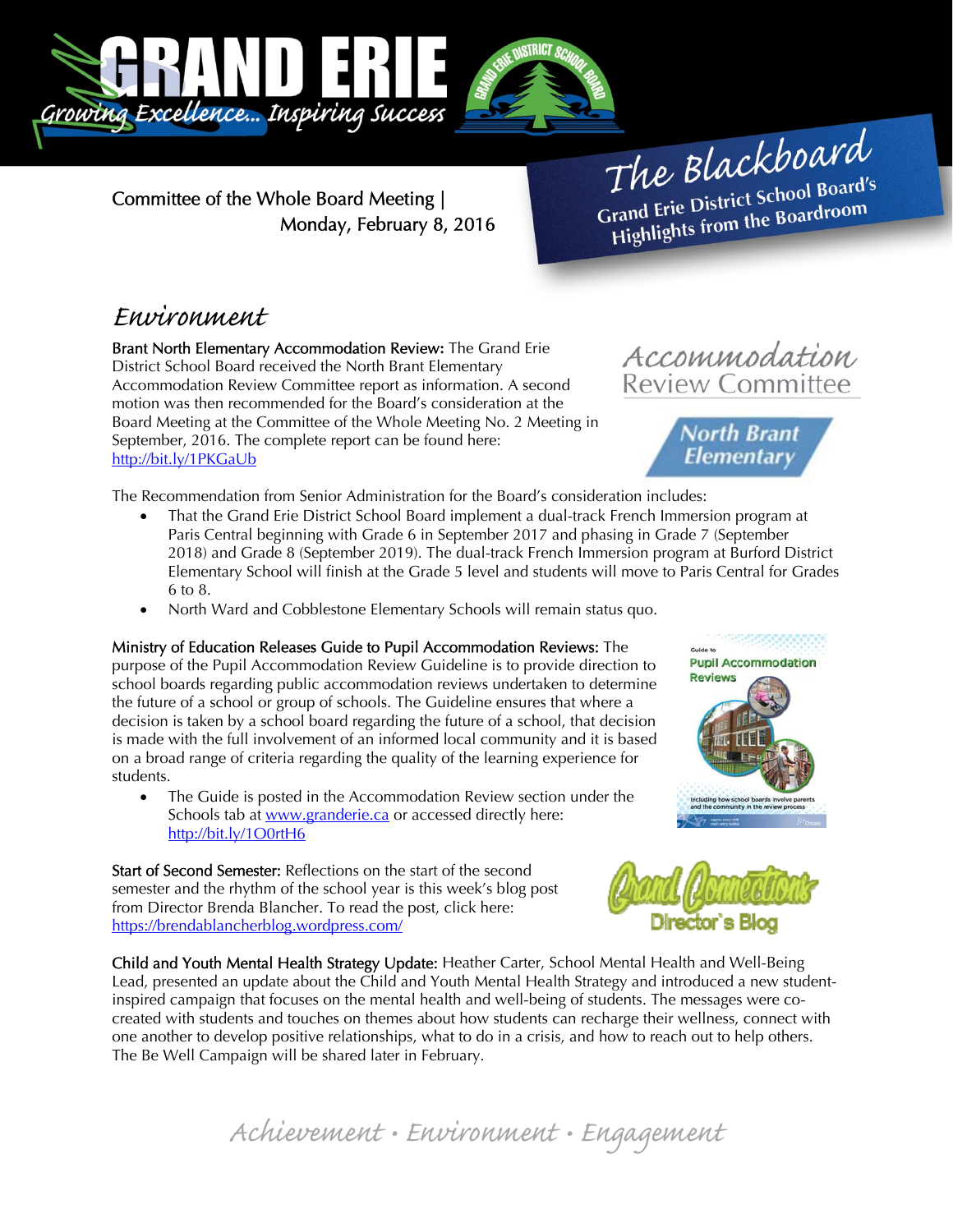Draft Proposed School Year Calendar 2016-2017: The Grand Erie District School Board recommended the approval of the 2016-17 School Year Calendars. The proposed calendars were developed in collaboration with the Brant Haldimand Norfolk Catholic District School Board, and received input from Executive Council.

To view the draft School Year Calendar 2016-17, click here: http://bit.ly/1oohdDR

Capital Priorities-School Consolidation Projects: The Grand Erie District School Board recommended the approval of the School Consolidation Capital Priorities for submission to the Ministry of Education.

• The Capital Priorities – School Consolidation Projects can be found here: http://bit.ly/1SEBiCP

Public Meeting Schedule for Special Education Annual Review: The Grand Erie District School Board received the report "Public Meeting Schedule for Special Education Annual Review" (http://bit.ly/1nTvO9P) as information and confirmed the following dates and locations:

- Tues., March 29, 2016, 6:30-7:30 p.m., Walsh Public School (Library) 933 St. John's Rd.W., Simcoe
- Tues., April 12, 2016, 6:30-7:30 p.m., Agnes Hodge Public School (Library) 52 Clench Ave., Brantford
- Tues., April 26, 2016, 6:30-7:30 p.m., Caledonia Centennial (Library) 110 Shetland St., Caledonia

### Achievement

Advanced Placements: The Grand Erie District School Board received the Advanced Placement Report as information. The Advanced Placement (AP) program allows students to pursue university-level studies while still in high school. In grade 12, students can challenge rigorous AP exams. Many universities in Canada, the United States, and around the world grant credits to high-achieving AP exam writers.

Read the full report, here: http://bit.ly/1nYABHu

# Engagement

Public Education Symposium 2016 Report: More than 350 trustees, student trustees, Directors of Education and senior school board administrators participated in the Ontario Public School Boards' Association's (OPSBA) very successful PES 2016, jointly hosted with the Association des conseil scolaires des écoles publiques de l'Ontario (ACÉPO). This leading professional development symposium, specifically designed for school boards, offered dynamic sessions on topics directly affecting the role of trustee and the broader environment within which school boards operate. Highlights can be found here: http://bit.ly/1KBOJAl or visit #PESYM16 at https://twitter.com/hashtag/pesym16



**ONTARIO PUBLIC SCHOOL BOARDS' ASSOCIATION** 

**Leading Education's Advocates** 

#### ADDITIONAL ITEMS

Parent and Family Literacy Centres and Update: The Ministry of Education is reaching out to a broad range of early years' partners and networks, including parents and caregivers, to support the development of an effective approach to implementing Best Start Child and Family Centres. Read the report here:

• http://bit.ly/1KASzK1

Proponent Award – Custodial Supplies and Equipment: Grand Erie District School Board recommended the approval regarding the award for Supply and Delivery of Custodial Supplies and Equipment as set out in Request for Proposal 2016-29-P to Dominion Equipment and Chemical.

• The report can be found here:  $\frac{http://bit.ly/1Q54lyQ}{$